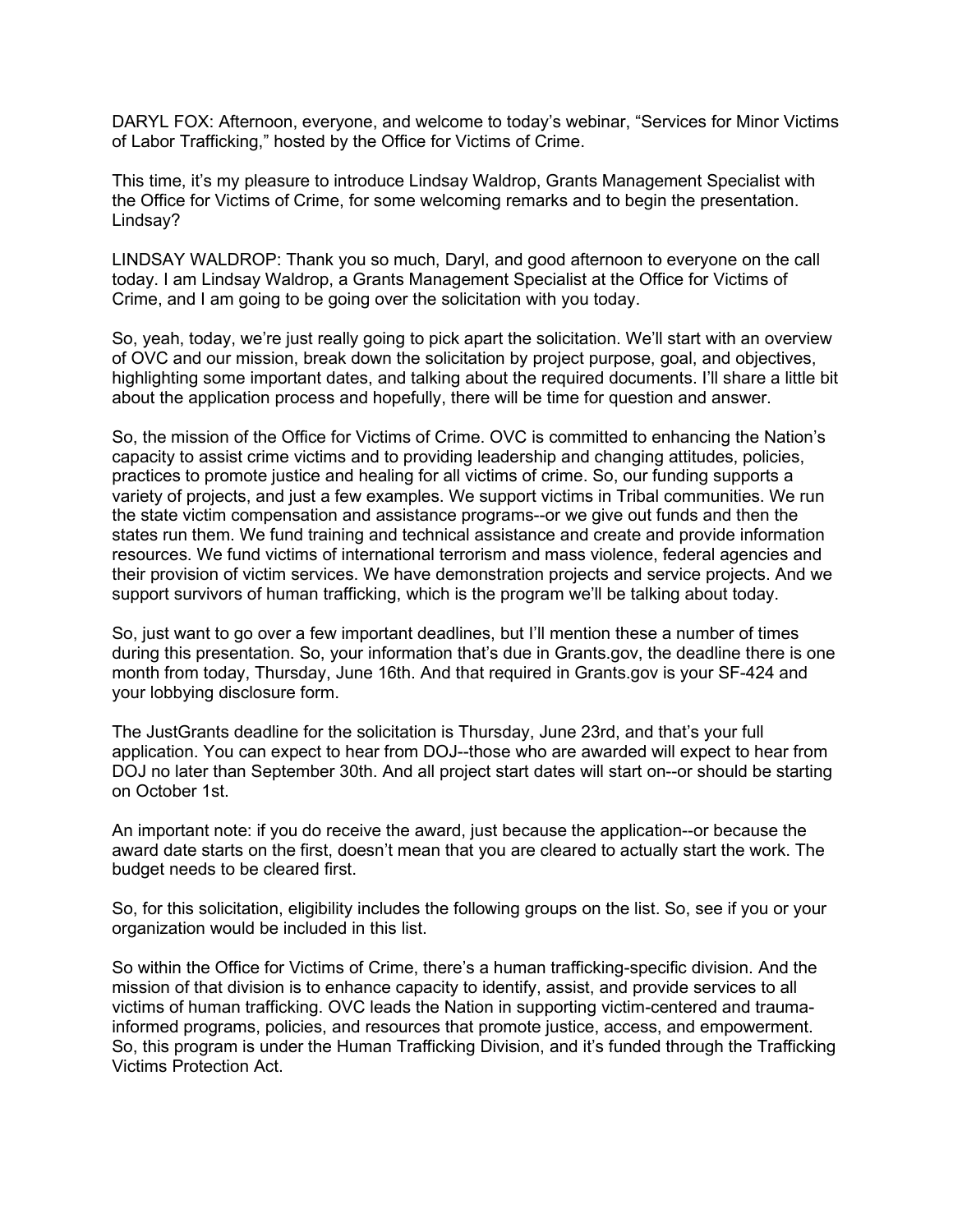So, this program in particular, the program description, organizations funded under this program will provide, either directly or through partnerships, services that minor victims of labor trafficking often require to address their needs for safety, security, and healing. They will also be expected to integrate into their programming developmentally appropriate and evidence-based practices. Funds are primarily for direct services to minor victims of labor trafficking, but children experience all types of things, and often there's an overlap between sex and labor trafficking. So, applicants should be prepared to detail how they would respond to all needs of the child. Services under that program--under this program can also extend to the victim's--any children that the minors may have or nonoffending parents, caregivers, sponsors, and guardians. Efforts for derivative family members must--you must document that you have searched for other free or low-cost services before you're using the OVC funds for their derivative family members.

So, this is just a good resource, if you want to check it out, as you're thinking through your application design and implementation of a potential award. OVC Human Trafficking Division put out some [new FAQs](https://ovc.ojp.gov/program/human-trafficking/ovc-human-trafficking-program-faqs) this past year and they answer a lot of good questions that you may have about what's required of the grants and what--just where you might find needed information. So, it's a great resource.

So, again, the goal of this program is to develop, expand, or strengthen victim service programs for minor victims of labor trafficking, including programs that are trauma-informed.

The objectives are to provide services to meet individualized needs of minor victims of labor track--trafficking, collaborate with and train local partners, provide assistance or referrals to other essential services to mi--that minor victims of labor trafficking may need that might not fall under your service area, and collect data and participate in assessment activities to determine if the program is meeting the stated goals and objectives.

The deliverable of this grant is the service itself, and that is measured quarterly by service hours or by units delivered, type of service, number of new and continuing victims served, and other key data points. Award recipients will be required to submit performance measures- performance measure debt--data and a quarterly performance report in JustGrants. So, more information on exactly what you'll need and how to do that would be provided, if selected for the award.

OJP is committed to advancing work that promotes civil rights and racial equity, increases access to justice, supports crime victims and individualized--individuals impacted by the justice system, strengthens community safety, and protects the public from crime and evolving threats, and builds trust between law enforcement and the community. Priority considerations supporting Executive Order 13985, "Advancing Racial Equity and Support for Underserved Communities Through the Federal Government." So, consistent with the executive order, the term "underserved community" refers to a population sharing a particular characteristic as well as geographic community that has been systematically denied a full opportunity to participate in aspects of economic, social, and civic life, or whose members have been historically underserved, marginalized, and adversely impacted by inequality. Such communities include, but are not limited to, Black people, Hispanics and Latino people, Native American and other Indigenous Peoples of North America, including Alaska Natives, Eskimos, and Aleuts, Asian-Americans, Native Hawaiians, and Pacific Islanders.

In support of this executive ord--executive order, OJP will give priority consideration to applications that include projects that will promote racial equity and the removal of barriers to access and opportunities for communities that have been historically underserved,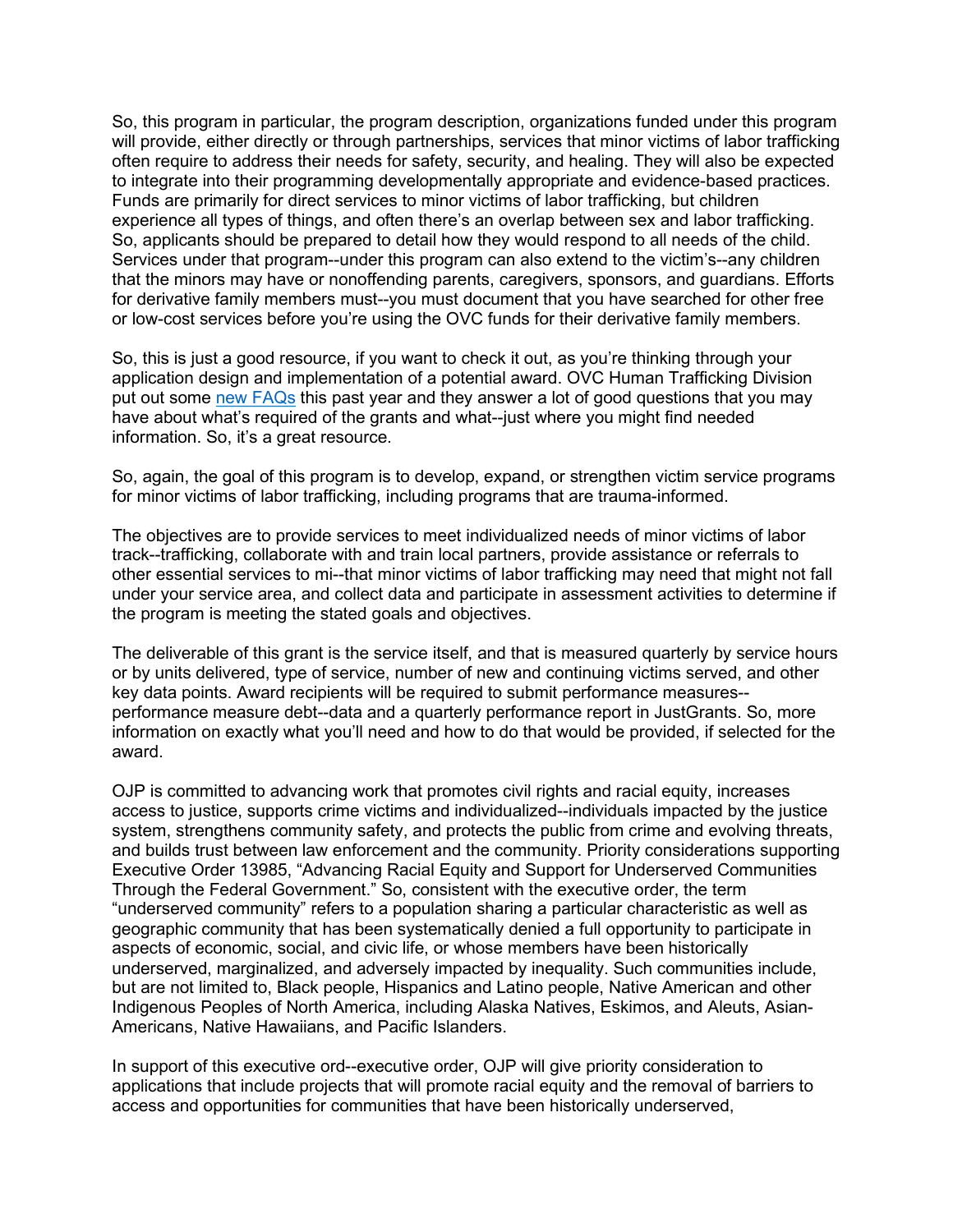marginalized, and adversely affected by inequality when making award decisions. To receive this consideration, the applicant must describe how the proposed project will address potential inequities and barriers to equal opportunity and--and/or contribute to greater access to services for underserved and historically marginalized populations. We will give priority consideration to applicants that can demonstrate their capabilities and competencies for implementing their proposed project are enhanced because of the applicant or at least one proposed subrecipient that will receive at least 30 percent of the requested award funding, as demonstrated in the budget worksheet and budget narrative. If they identify as culturally specific organizations, to receive this additional priority consideration, applicants must describe how being a culturally specific organization will enhance their ability to implement the proposed project and should also special--the applicant should also specify which culturally specific populations are intended or expected to be served and to have their needs addressed under the proposed project. Culturally specific organizations are defined for purposes of this solicitation as private nonprofit or tribal organizations whose primary purpose as a whole is to provide culturally specific services to the underserved groups listed below--or, listed previously.

Please note, addressing these priority areas is one of many factors that OJP considers in making funding decisions. Receiving priority consideration for one or more pri--priority areas is not a guarantee of an award.

So, for this solicitation, OVC anticipates making 3 awards. The maximum dollar amount for each award is \$665,000. The Period of Performance start date would be, again, October 1, 2022. And the performance period is 36 months, and that's a 36-month total award period.

So, there are different types of award vehicles. This award is being made as a grant. So, that's just, again, the legal instrument of financial assistance. With a grant, the awarding agency, OVC, maintains an oversight and monitoring role, but we do not have substantial involvement with the awarding agency and the day-to-day operations.

So, now just going into more details on the Application and Submission Information process.

So, applications must include these elements to even be considered. They need to meet these basic minimum requirements. They must include a proposal abstract. And I'm going to go into more details about all of these. A proposal narrative. Budget worksheet and budget narrative. Letters of support, letters of intent, and MOUs from project partners. And again, as I just said, if you fail to submit any of these required documents, your application will not be considered. So, it will not move forward from, sort of, the starting gate.

So a project--a proposal abstract, no more than 400 words summarizing the proposed project, including the purpose of the project, primary activities, expected--expected outcomes, the service area, intended beneficiaries and subrecipients, if known, will be completed in the JustGrants web-based form. This abstract should be written in the third person. And, if funded, this will be made publicly available on the OJP website. So, please give careful consideration to how you're writing your proposal abstract.

Proposal narrative format. So, your narrative must be double-spaced, 12-point font, no less than one-inch margins, and not exceed 25 pages. Pages should be numbered and they should be submitted when you go into JustGrants as an attachment. Adherence to the proposal narrative formatting requirements. If the proposal narrative fails to comply with the length-related restrictions, OVC may consider this noncompliance in peer review and when making their final decisions. So, please pay attention to how you're formatting your narrative.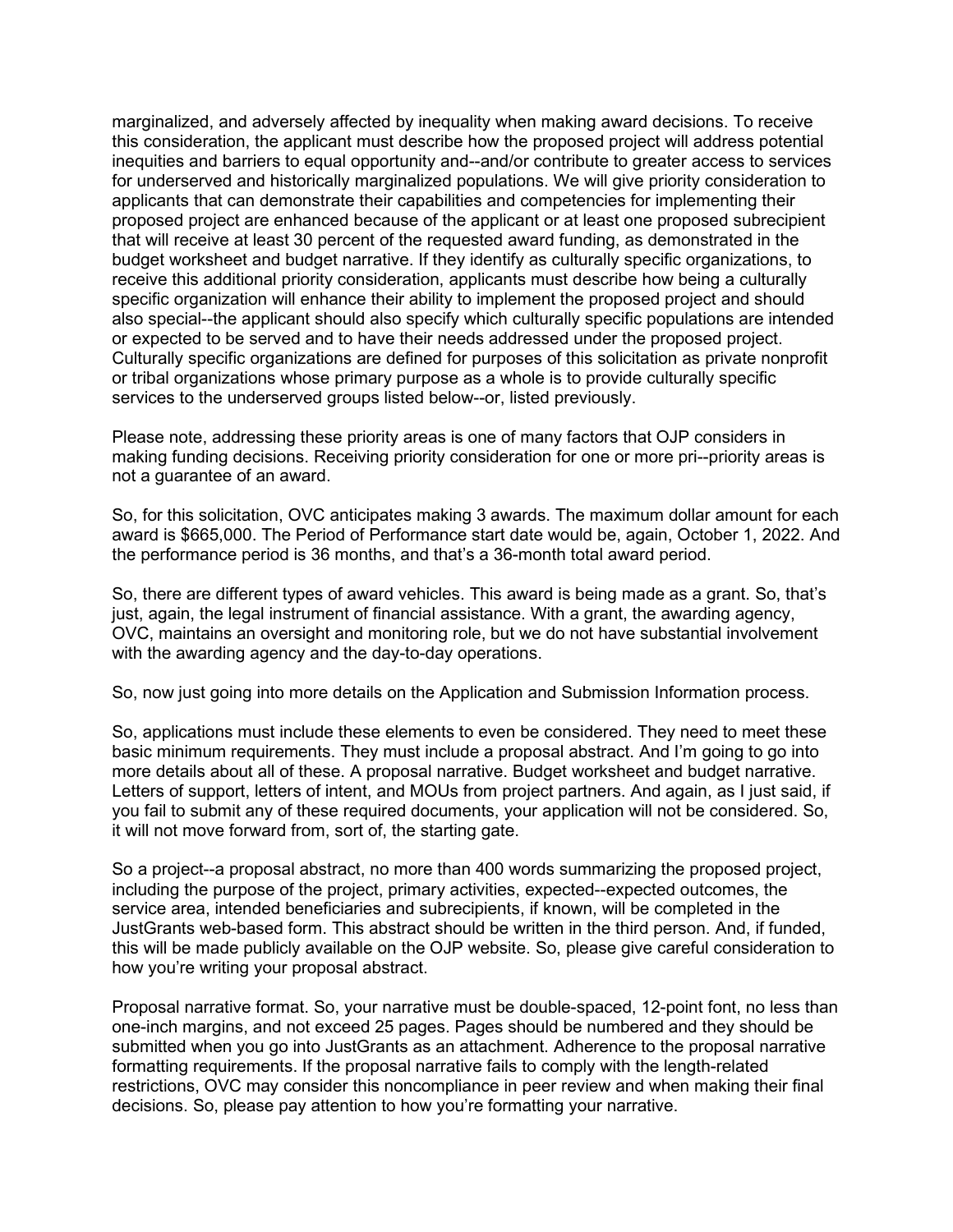So, there are certain sections that you need to break down your proposal narrative into, and that's these 4 sections. And again, I'm going to go into more detail over each one. So, you should start out with a description of the issue, and then go into a project design and implementation. There should be a section on capabilities and competencies of your staff and partners, and a plan for collecting the data required for the solicitation's performance measures.

So, your proposal narrative and your description of the issue. You need to identify the nature and scope of the problem that you're going to address. You must demonstrate the problem of labor trafficking within the area that you're going to be working and make sure you're citing that ar--that--your sources. Please describe current and previous attempts to address the issue, including documentation of number of labor trafficking victims that you've served in previous years. Describe the communities that you intend to serve, including geographic area, populations in the service area, groups that are known to be vulnerable to labor trafficking in your proposed service area. And then describe current efforts to address the service needs of trafficking victims, including any programs they are currently working on that are also funded through OVC, HHS, or OVW, VOCA, etc. Explain--be sure to explain, if you do say you have other funding to work on these, you explain how the proposed project is not duplicative and that you're actually going to be filling some gaps with this funding.

So, the next section is the project design and implementation section. This section should include goals and objectives and activities that are aligned with the solicitation. You should demonstrate the institutional experience and expertise in this section to effectively implement the requirement of the solicitation. Or, you should have submitted formal agreements with partners with experience and expertise to complement this--the solicitation, if you do not have the level of experience and expertise. You should be able to demonstrate a history of providing services on behalf of children and youth, and a capacity to address the legal needs of minors, such as parental consent and housing. You should identify in this section the key individuals and organizations involved in the proposed project. You should demonstrate that the individuals and organizations identified have the capacity to address the stated need, including expertise necessary to provide services to labor trafficking victims who are minors, and can successfully implement the proposed project. You should describe specific roles and responsibilities of all project partners and key staff. Demonstrate that project staff have appropriate training and experience to implement project activities, as you describe in your proposal. So, that includes the knowledge and expertise necessary to implement culturally responsive progra--projects with the identified underserved communities. And you should document plans and position descriptions for staff to be hired. Demonstrate the capacity and expertise of the lead applicant and all project partners to serve minor victims of labor trafficking. Clearly describe who will implement each activity, as described--as you described in the project design and implementation section. Describe your experience managing federal grants that support services to crime victims. And document your administrative and financial capacity to manage federal grants.

If you have grants providing services to vi--other grants providing services to victims of human trafficking, you must describe the scope of each of these grants and describe how activities and data collections will be tracked separately. If you, as the applicant, are seeking priority consideration under priority B, it should describe in this--in this section how being a culturally specific organization or--or funding a culturally specific subrecipient at a minimum of 30 percent of your project budget will enhance your ability to implement the proposed project. And should also--you should also specify which culturally specific population are intended or expected to be served in this section.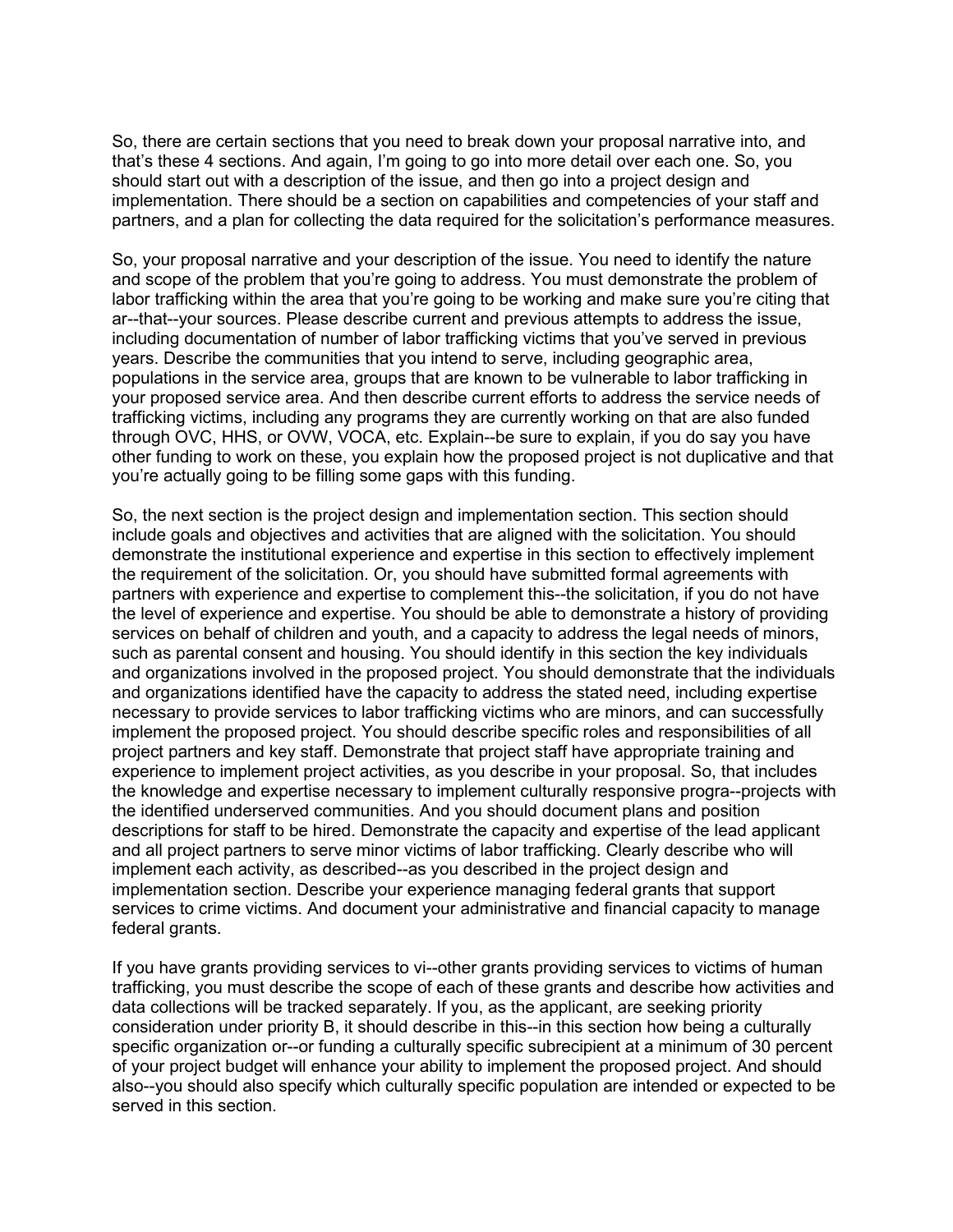So, next is the capabilities and competencies section. This includes your staffing and your partners. You should demonstrate the institutional experience and expertise to effectively implement the requirements of the solicitation. Demonstrate a history of providing services on behalf of children and youth. Identify the key individuals and organizations that are going to be involved in your proposed project. Demonstrate that the individuals and organizations identified have the capacity to serve--to address the needs, including the expertise necessary to provide services to labor trafficking victims. Describe the specific roles and responsibilities of project staff.

You should demonstrate that staff have the appropriate training and expertise needed to implement the program. Demonstrate the capacity and expertise of the lead applicant and all of your partners, as said. Clearly demonstrate who is going to implement each of the activities that you described in your project design and implementation section. And describe the applicant's- your experience managing federal grants.

Your next section should be the plan for collecting data. Performance measures are parameters against which progress toward goals can be addressed. It's a common language linking your plans and your performance and consists of your program inputs, activities, outputs, and outcomes. While this data satisfies the reporting requirement of your grant, it also provides an excellent opportunity to self-assess your program and your agency's progress. As a first step, you should review your program's performance measures, focusing on the numbers, narratives, and other data you will need to collect to answer the questions posed by OVC's solicitation. OJP will require each successful applicant to submit regular performance data that shows the completed works' results. The performance data directly relate to the goals, objectives, and deliverables identified in the goals, objectives, and deliverables discussion. Applicants can visit OJP's performance measurement page for an overview of performance measurement activities at OJP.

Your budget worksheet and the budget narrative. You should complete the JustGrants webbased form for this. So, you might be doing it yourself on a different form. But please note when you're submitting, it's a web-based form. Applicants will complete--You'll need to break out the cost by year, reflecting the 36-month total of project activity. Applicants can see the budget preparation and submission information section of the OJP Application Resource Guide for details on the budget and associated documentation, such as information on proposed subawards, proposed procurement contracts under awards, and pre-agreement costs. For questions pertaining to budget and examples of allowable and unallowable costs, please go to the [DOJ Grants Financial Guide.](https://www.ojp.gov/funding/financialguidedoj/overview) You can Google that and find it. It is a huge--hugely helpful resource.

So, just like--just like your objective needs to be smart, so does your budget. Your budget also needs to be specific, measurable, actionable--achievable, relat--relevant, and time-bound. So, specific--be specific when listing your subcategories. Measurable--if you utilize the budget template within this book, then you'll be able to adhere to measuring your budget appropriately. This is under the computation column of the budget in JustGrants. Achievable--so, to ensure that your budget items are achievable, your budget needs to make sense. Relevant--if you put things in--if you put your timeline next to your budget, and are you sure that each item is accounted for in your budget? If you've listed hiring a project director in your timeline and discuss the project director's role in your project design, then it would be relevant to include a project director in your budget. On the other hand, if you did not include a project budget in your timeline or project design, then it would be not relevant to include it in your budget. And time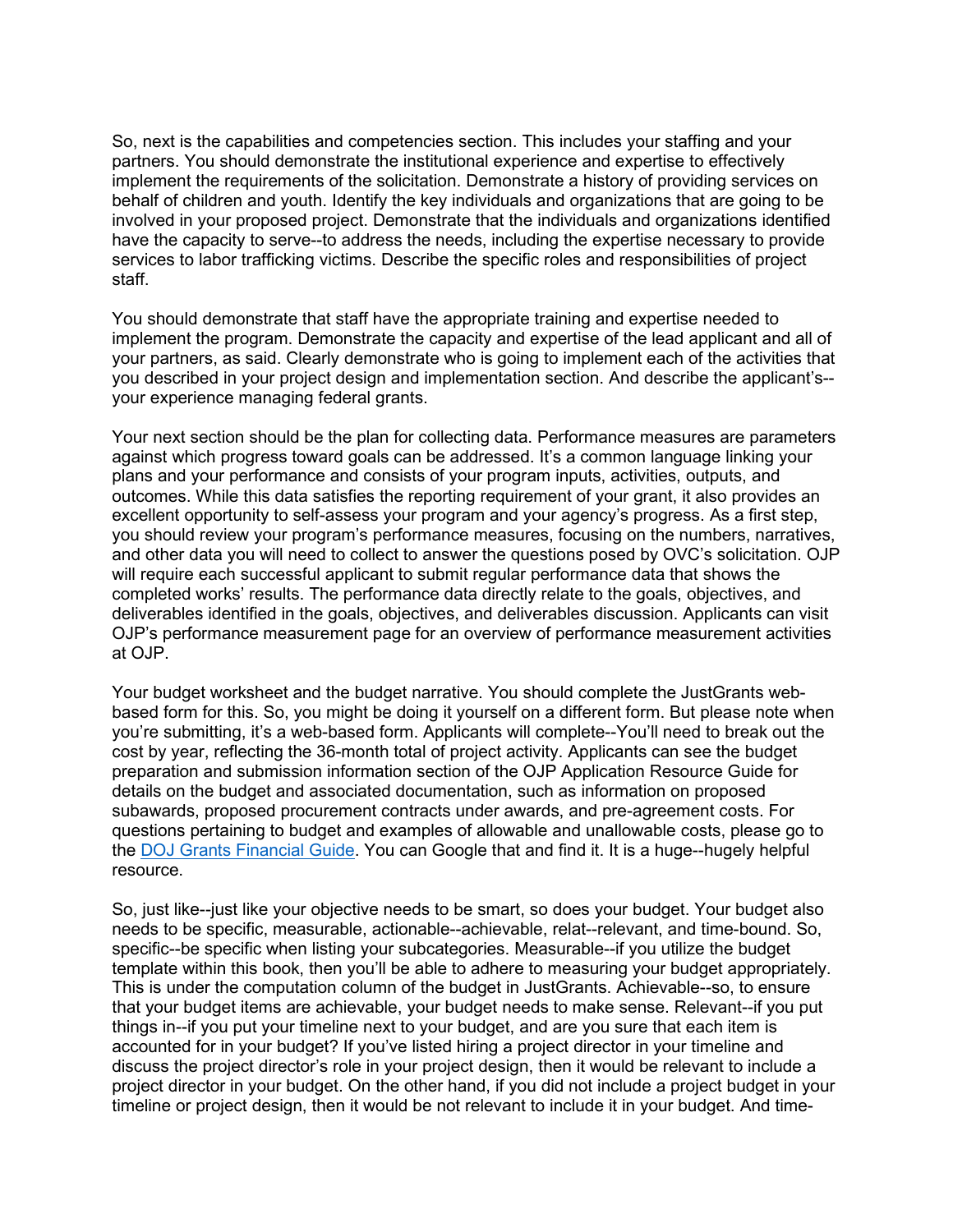bound. Your budget is usually listed year by year for a certain duration, into 3 years. It will be con--and it'll be confusing for your reviewer. So, some grant periods are less than a year and only for a specific season. Therefore, it's important to pay attention to what the duration is that you're applying for in your federal grant.

So, this is just an example of a federal funding under the solicitation. Federal funds under this program may not cover more than 75 percent of the total cost of the project funded. Applicants must identify the source of 25 percent nonfederal portion, or match, to be used. So, match can be both in kind--in kind or cash match, and here's an example of sort of the calculations that you would need to make when breaking that down.

So, the screen here lists other documents to be included as mentioned on the application checklist in your solicitation. So, I would use the checklist in your review prior to submitting your application to make sure that you have all of the needed documentation. That's pretty important.

And here's just a few tips for an outstanding application. I would remember when you're developing your program narrative and budget to use simple and concise language; information that is presentable and organized. Be realistic in your solicitation about what is actually achievable in that timeframe. I know some people get excited and want to put just sort of everything in their solicitation, and it's better to really just present what you are going to be able to do. And make sure you're getting feedback from those who are ac--who are running the project.

And here's some reasons that have been cited for a weak application. They're either too ambitious, as I said, or they lack focus. They're not really specific on what you're going to do with the funds. They might not have the capabilities and competencies to carry out what you're saying you're going to do. So, one section should really support and lift up the other. You don't have evidence as to feasibility of your ability to, in the past, do the--the work or partners that have been able to do this type of work. Or poor writing and a lot of errors. Those are things that do matter during peer review.

So, now I'm just going to share some details on the Application Process, as I know that's changed over the years.

And again, as I said, your submission of a few primary documents are due next month, June 16th, and then your full application is due June 23rd.

So, the--this part of the grants lifecycle involves completing and submitting web-based forms as well as attachments that are requested, based on the requirements in the solicitation. So, just to sort of go down the steps of what this--its like. The process of submitting an application in JustGrants begins with Grants.gov, and that's where you're going to, again, submit your SF-424 and your lobbying form. If you're applying for--You're not applying for funding through the COPS form, so, I can skip my--that next note to self.

And aside from those two forms I just mentioned, most of your application will be entered into JustGrants. Your entity information is populated based upon entries made into SAM.gov and then it's going to be used in Grants.gov. So, the information you have about your organization will be populated based on what you have in SAM.gov. So, you will have two application, as you know, submission deadlines. One is for the Grants.gov docs and the other is for JustGrants.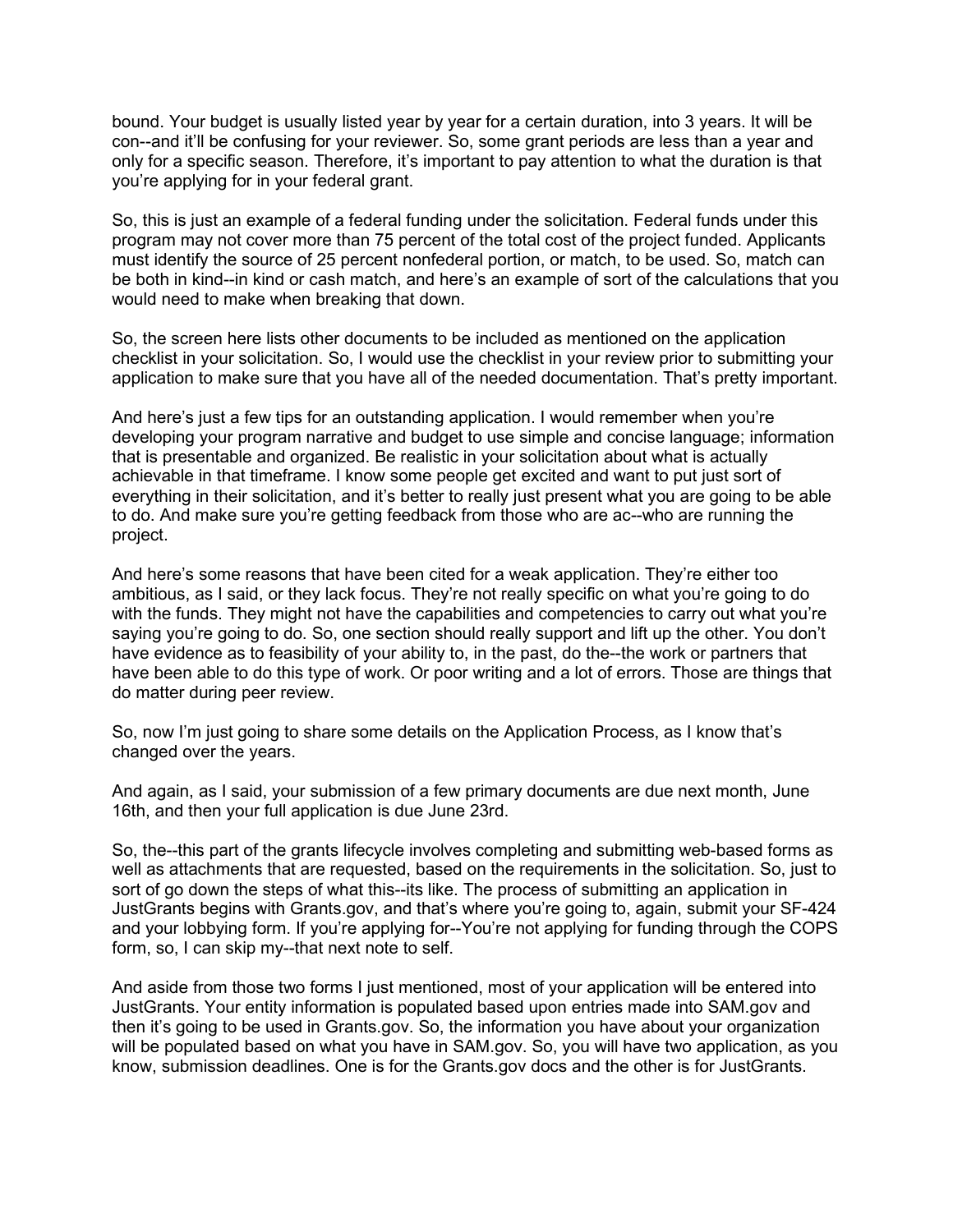So, step one, when you're applying in Grants.gov, here are some details about applying in that section. Again, just to reiterate, I think the most important thing to know is that you need to go in there to submit those two documents. When--You'll get a confirmed receipt, and they'll let you know that that's been successful. I would submit doing it as soon as you can just to make sure your early--early before the deadline to make sure your--your--there are no technical errors or anything that can cause delay.

And then the next step is submitting in JustGrants.

So, again, just to remind you, there are certain parts of it that you actually have to enter the information directly into a web-based form or into JustGrants. That's going to be the abstract; your solicitation-specific data; your goals, objectives, deliverables, and timelines; your budget detail form; and your duplication of cost items. So, as you're drafting these, you might have them in a Word document or something else, but when you need to apply, you're going to apply for those online.

So, then, once you put your application in, you probably, I'm sure, are going to be wondering what happens next. The entity in--the person who is noted as the Entity Administrator in JustGrants will be notified if you have received the award by September 30th. Just a note about JustGrants is once you've submitted your application, the status in JustGrants will change to "submitted." You may also see a banner that says "past due," but that means that the submission deadline has passed or the submission date has passed. It does not mean that your application is past due. So, please just ignore that banner. Or do not have concerns about it.

These--We just want to let you know that JustGrants has a number of training resources. They're organized by topics. There are several quick videos that are intended--you can kind of sit and work and listen to them to just gain that information. And then there's Job Aid Reference Guides, which show page by page, sort of, screenshot by screenshot, different sections of JustGrants. So, they're really helpful if you're new to the database or--as the database has been making enhancements, you just want to make sure you're up on the processes.

And so, there's also office hours just to learn more about JustGrants. Every Wednesday, they are from 2:30 to 4:00 p.m., and you can click on these links on the screen to--or--to be able to get them. You should also be able to check it on--see the availability on our website at the link below.

And so, several times throughout the solicitation, you may see reference to an [OJP Grants](https://www.ojp.gov/funding/apply/ojp-grant-application-resource-guide)  [Resource Guide.](https://www.ojp.gov/funding/apply/ojp-grant-application-resource-guide) And we just wanted to remind you of that or tell you where you could find the full Resource Guide if you want to view it. If ever there's an inconsistency between the resource guide and what it says in your solicitation, go with the guidance that is in your solicitation, as that would trump the general information that's provided in the Resource Guide.

There have been earlier--OVC held previously a few webinars about sort of considerations on building your budget, preparing your proposal, etc., things that go into more detail on this rather than my solicitation-specific pre-application webinar. So, those might be interesting for you to check out if you're preparing your solicitation--or your application. You can always go to OVC to see what else is currently being funded. And we recommend that if you want automatic updates when new things come out to sign up for our [news from OVC.](https://ojp.gov/ncjrs/new-ojp-resources)

This is just a list of important web-based resources that might be helpful to you as you're applying or if you are awarded.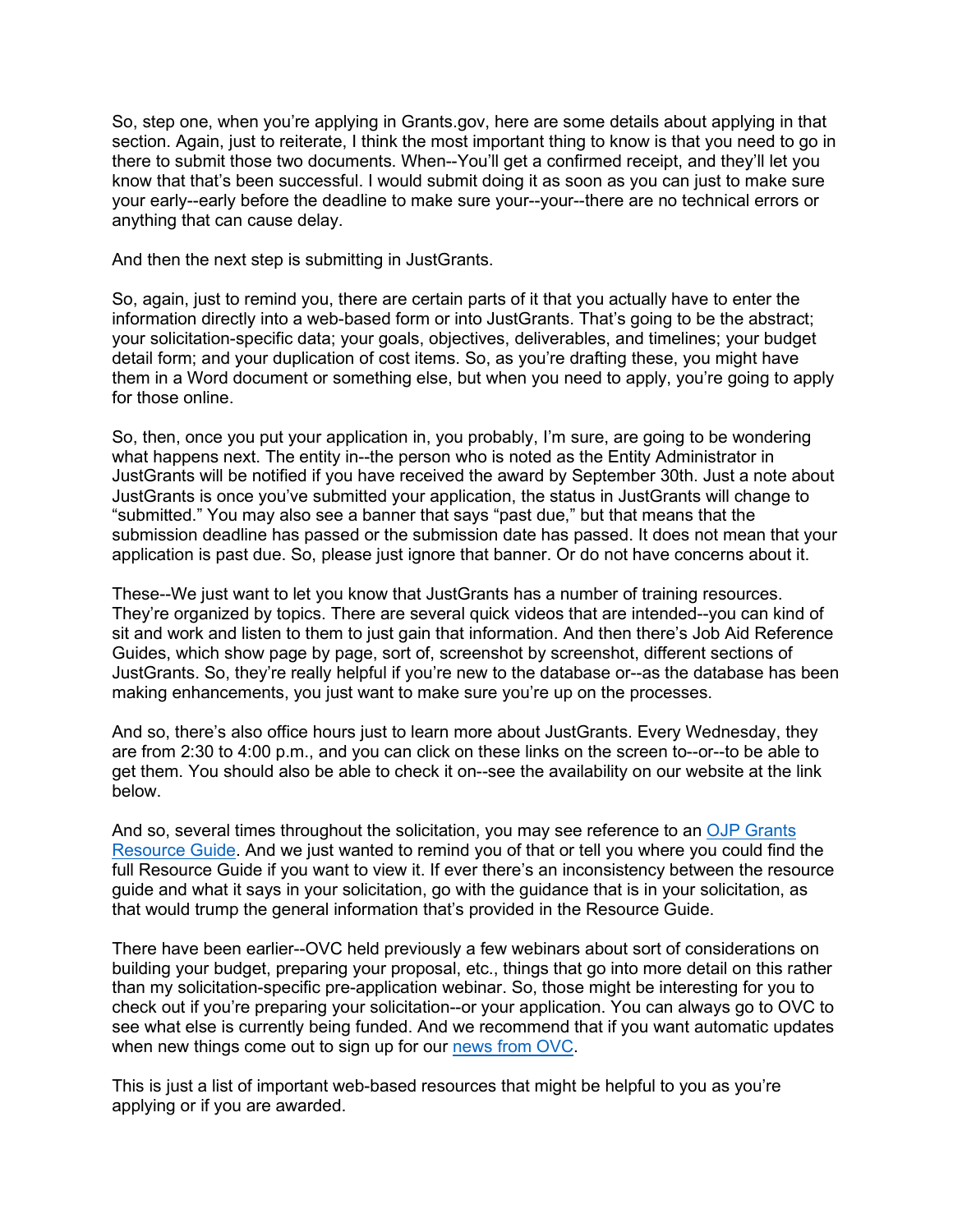And here are several different contact information you may need. Again, I think it's really important to apply early so that way, should you have any--need any technical support or come on any snafus, you have time to work with these folks to make sure things get taken care of in enough time.

Once again, those are the dates that you need to remember.

And another way to stay connected--I know I said to check out OVC News, and here's just another way to stay connected with us.

Or you can follow us on [Facebook](https://www.facebook.com/OJPOVC) or [Twitter.](http://www.twitter/ojpovc)

And that's it. It's pretty quick and simple, but I'm here to answer questions that might not be very clear in the solicitation.

DARYL FOX: Great. Thanks for that, Lindsay. Just a reminder to everybody on the webinar today that the PowerPoint, recording, and transcript for today will be posted to the OVC website. So, if you need to go back and reference anything spoken to, or these slides, you'll be able to do so. Email will be sent out to the registrant list for today, so, you'll get notified when those are posted.

If you do have a question, far bottom right screen, 3 dots, hit "Q&A," and then select "All Panelists." We'll be happy, and Lindsay will be happy, to answer anything that comes through. So, nothing currently in the queue at this time, but we'll just wait a few more moments as you're thinking of something you may want to ask.

Then, also, we're just waiting for questions to come in, I'll put this slide back up. As Lindsay mentioned, this is the go-to contact information at any part of the application process as far as the SF-424 and LLL; Grants.gov. You can contact them. Or with the full application, contact JustGrants. Or anything with the solicitation itself, programmatic requirements and such, the OJP Response Center will be able to help you out for that.

OK, Lindsay, there's one that's come in. "Is there a conference requirement for this grant?"

LINDSAY WALDROP: No, there's not a requirement. You have the ability to provide training outreach, especially as, you know, sometimes communities don't know enough about labor trafficking or they might not know the services available through your organization. But there's certainly not a requirement to hold a conference. I think there is language mentioned about being available to attend, either in person or virtually, an OVC meeting to learn. It's an annual meeting to learn more about grant administrative aspects. But otherwise, there's no conference you're expected to attend.

DARYL FOX: OK, so, that seems to be all that's come in, Lindsay. Is there anything in closing you wanted to mention?

LINDSAY WALDROP: No. I mean, thank you for your interest in the solicitation and doing this work on behalf of minor victims of labor trafficking. And it's definitely, an underserved community, and please reach out to some of the resources available, should you have further questions after this and when you're into the application process.